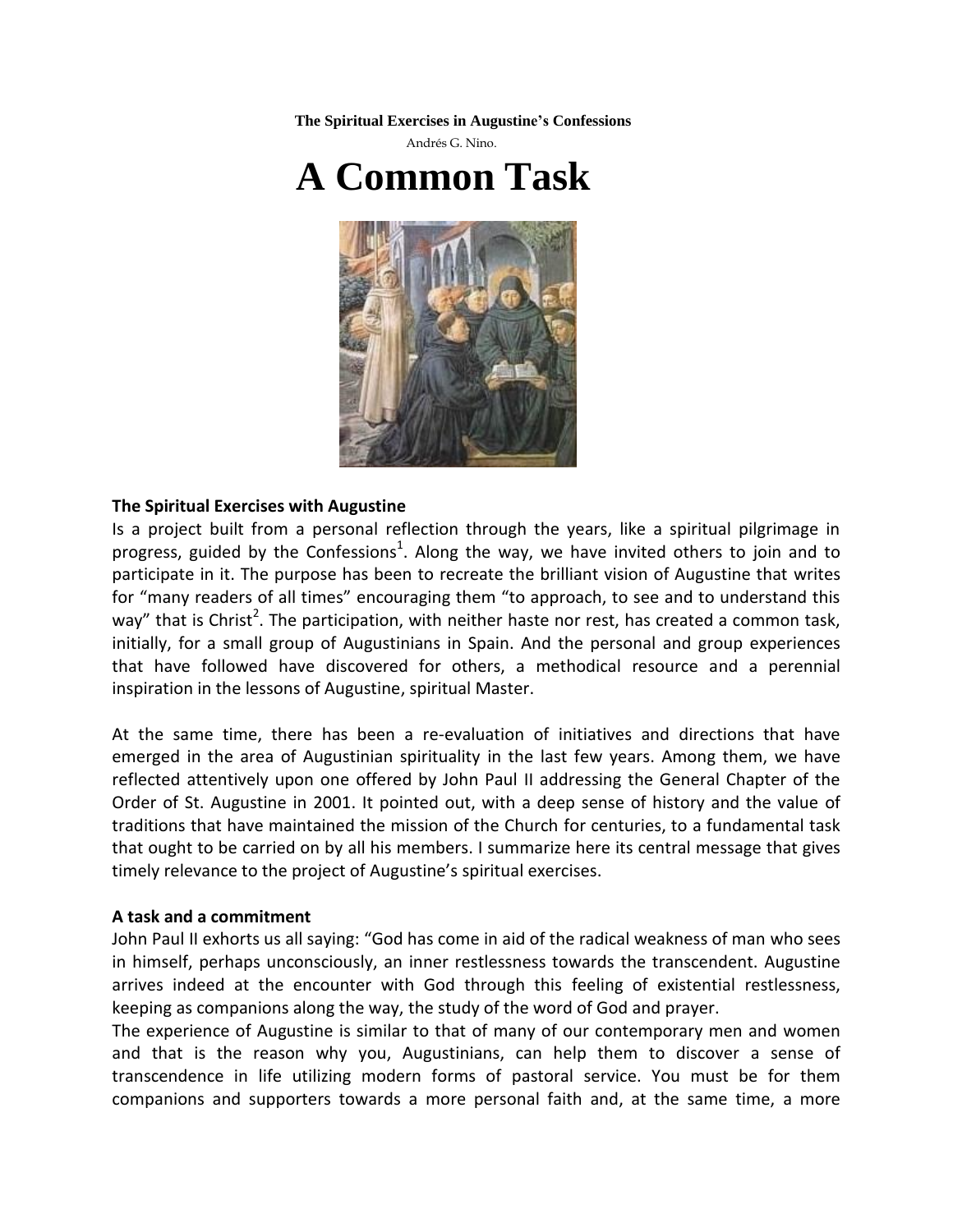communal faith, because it is the Church that maintains alive the memory of Jesus Christ … You must draw from the inexhaustible treasure of your great teacher Augustine, suggestions and proposals for a renewed apostolic action … you must safeguard, unaltered and alive, the legacy of the doctrinal and practical message of St. Augustine, in which there is a point of encounter for the humanity of all times, hungry of truth, happiness and love.

You, Augustinians, must be *pedagogues of interiority* at the service of the humanity in search of Jesus Christ in the third millennium. We do not arrive at Him through an external road, but through the route of interiority … that is the point of departure and arrival, as Augustine said in the Confessions (I, 1.1). That requires a work of immersion in oneself and liberation from the distractions of the world, to acquire an attentive and humble listening to the voice of conscience. A vast pastoral scope is opened here that absolutely responds to your charisma"<sup>2</sup>

A task concisely enunciated for collective reflection and engagement. In the first publication of the Spiritual Exercises in 2006, we raised a question about the impact that Augustine's Confessions and its spiritual journey has in the religious beliefs and the spirituality of the general public<sup>3</sup>. And now we ask again: Does his message reach our contemporaries? What didactic resources and contexts can be effective to achieve that? Will those that have meditated in the work of Augustine be ready to assume the task of *pedagogues of interiority* for people who want to follow the way of Jesus Christ?

As an answer to those questions, a group of Augustinians made the first experience of the '*Spiritual Exercises with Augustine*' in Guadarrama, Madrid, in 2007. Later, other groups have followed in several places, including Tanzania. Recently, in 2008, a large group of Augustinian nuns had the experience in the Santa Monica Retreat Center. At present there are plans to reach out groups of lay people.

## **Future directions.**

Augustine's spiritual journey encourages us to reflect upon a perspective and commitment for the future. And in that respect, we have gathered some proposals put forward in several meetings that have taken place around this project.

\* To establish a didactic and accessible return to the Confessions as the essential text of Augustinian formation for religious communities and formative spirituality for others.

\* To cultivate the experience of the Exercises with Augustine, in order to deepen our spiritual life, extending our personal a communal reflection with Biblical, pastoral and liturgical resources. In addition, facilitating such experience through a "day of Exercises" that educational centers and parishes, among others, can integrate in their programs of evangelization.

\* To create situations and encounters that nourish the spiritual concerns of people who want make progress in their journey. Let us remember the principle that one's conviction in a life style generates in others a desire of imitation, which leads towards adherence, according to Augustine's experience<sup>4</sup>. In this manner whoever has been exercised with him is able not only to explain its message but *to transmit the motivation* necessary to others who may respond to